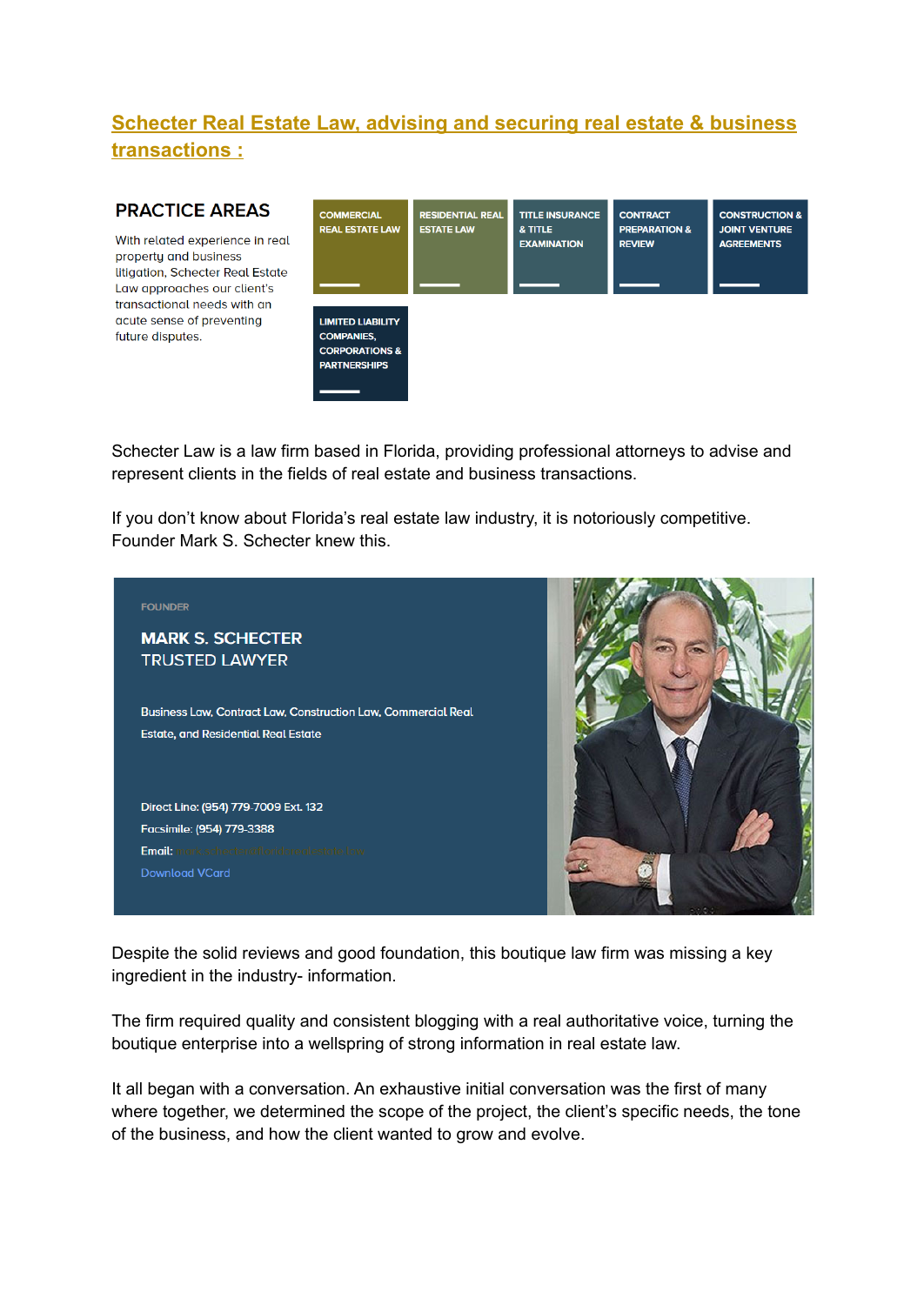

This comprehensive strategy consulting paid off immediately. The first rounds of blog topics were quickly approved. We followed up with the quality the client always wanted, helping to establish the firm as an authoritative voice in Florida commercial real estate.

If you're getting curious about our style of writing, you can always check out the blogs we made here:



#### Securing The Sale Of Your Luxury Real Estate In South Florida **During Covid - Final**

Posted on: September 23, 2020

Luxury homes in South Florida have an understated challenge that they must meet. These property types in South Florida generally do not have a broad buyer base as is the case with midpriced homes nationwide. Because this market is somewhat specialized, it puts the seller in a unique position when marketing their home in the [...]



## How To Make Sure Your Luxury Home Purchase Closes After **Inspection**

Posted on: September 1, 2020

What To Expect When You're Inspecting Part of your luxury home purchase requires that you have the home inspected. This may appear to be a small element or incidental to the purchase, however, this is exactly the area of your luxury home purchase that can go awry. The process involves the hiring of a home [...]



### **Brokerage Agreements & Fraud Statutes**

#### Posted on: October 15, 2020

Brokerage Agreements As with any agreements you will encounter in South Florida Real Estate, a Real Estate Brokerage Agreement should be cultivated by all parties to the agreement and signed by all individuals and parties involved. While the law in Florida does not require that a brokerage agreement be written, when dealing with high-end Real [...]



### **Commercial & Office Real Estate In South Florida**

#### Posted on: September 30, 2020

Are You In The Market For Commercial Or Office Space In South Florida? If you have been contemplating South Florida for a commercial or office-related venue, not only are you in luck, you're also in good company. The Pandemic has had a variety of sectors leaving areas like New York City and Los Angeles with [...]

After the initial set, we worked on a regular pattern of blogging content on a range of traffic keywords, all with the goal of driving traffic, improving SEO rankings, and obtaining a firm status as a dynamic local source of commercial real estate information.